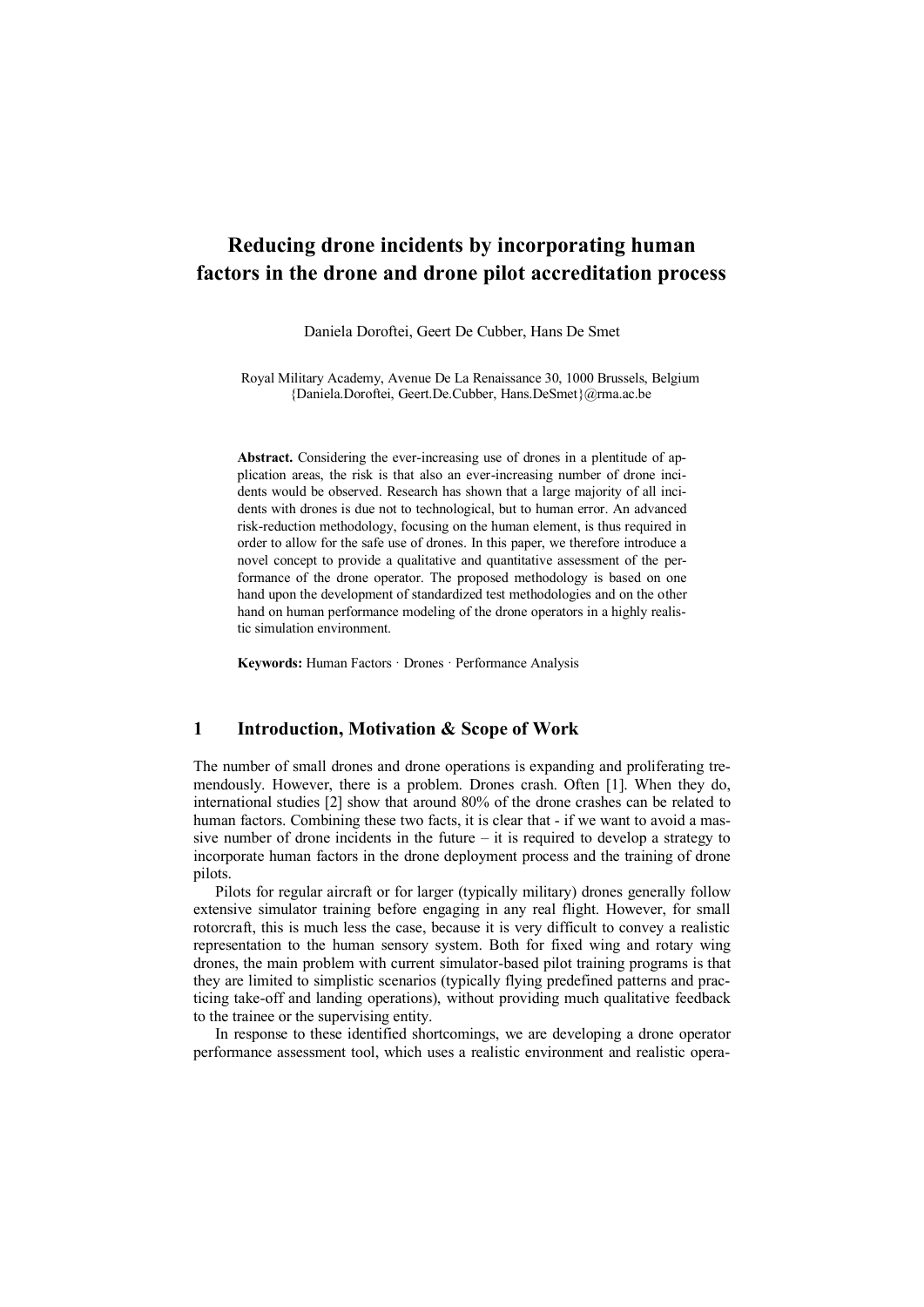tional conditions to measure the performance of the drone operator, both in a qualitative and quantitative manner. These metrics can then be used by training responsibles to adapt / adjust the theoretical and practical training courses for drone pilots, such that the curriculum (both the practical and the theoretical courses) can be iteratively optimized to best fit the needs.

An important aspect of any qualification assessment procedure is the definition of the test methodologies and of the test scenarios. Within the subject of drone pilot training, these test scenarios are currently most often very limited to simple take-off & landing operations and of following simple patterns in the air. For pilots working in the security sector (military, police, firefighters, civil protection, ...) in tough operating conditions, these highly simplistic scenarios are hardly relevant. Therefore, we also propose a set of standard test methods specifically geared towards the training of drone operators in the security sector.

#### **2 Previous Work & Main Contributions**

Drone operator human performance models have been first developed by the US Air Force in [3], focusing on operations with large military drones, navigated by a crew. These military-oriented operator performance modeling approaches tend to focus on operator workload analysis for optimizing the crew composition, which is less relevant for micro-UAS systems. Bertuccelli et al. [4] proposed a new formulation for a single operator performing a search mission with multiple drones in a timeconstrained environment. Wu et al. [5] expanded on this idea by proposing a multioperator multi-drone operator model.

The main criticism with respect to these approaches is that they focus heavily on aspects such as attention and fatigue modeling and neglect other aspects that are paramount for operations in the security sector such as mission stress, enemy countermeasures, varying operator skill levels, etc.

In response to these identified shortcomings, we propose a holistic drone operator performance model, targeted towards drone operators in the security sector, taking into consideration identified parameters that are critical towards these end users.

Efforts to integrate drones into standard operating procedures and into the operational toolbox of security operatives would benefit from quantitative evaluations of individual aircraft capabilities and associated remote pilot proficiencies. The National Institute of Standards and Technology (NIST) is leading an international effort to develop the measurements and standards infrastructure necessary to quantitatively evaluate such aircraft and pilots in the framework of urban search and rescue (USAR) operations [6]. The resulting standard test methods enable any user to generate statistically-significant performance data to evaluate airworthiness, maneuvering, sensing, payload functionality, etc. While extremely valuable, these standard test methodologies developed by NIST are heavily focused on USAR operations and not generically useable for all type of security operations.

Therefore, we propose a set of standardized test methodologies for security operations, based upon the existing NIST framework for USAR operations.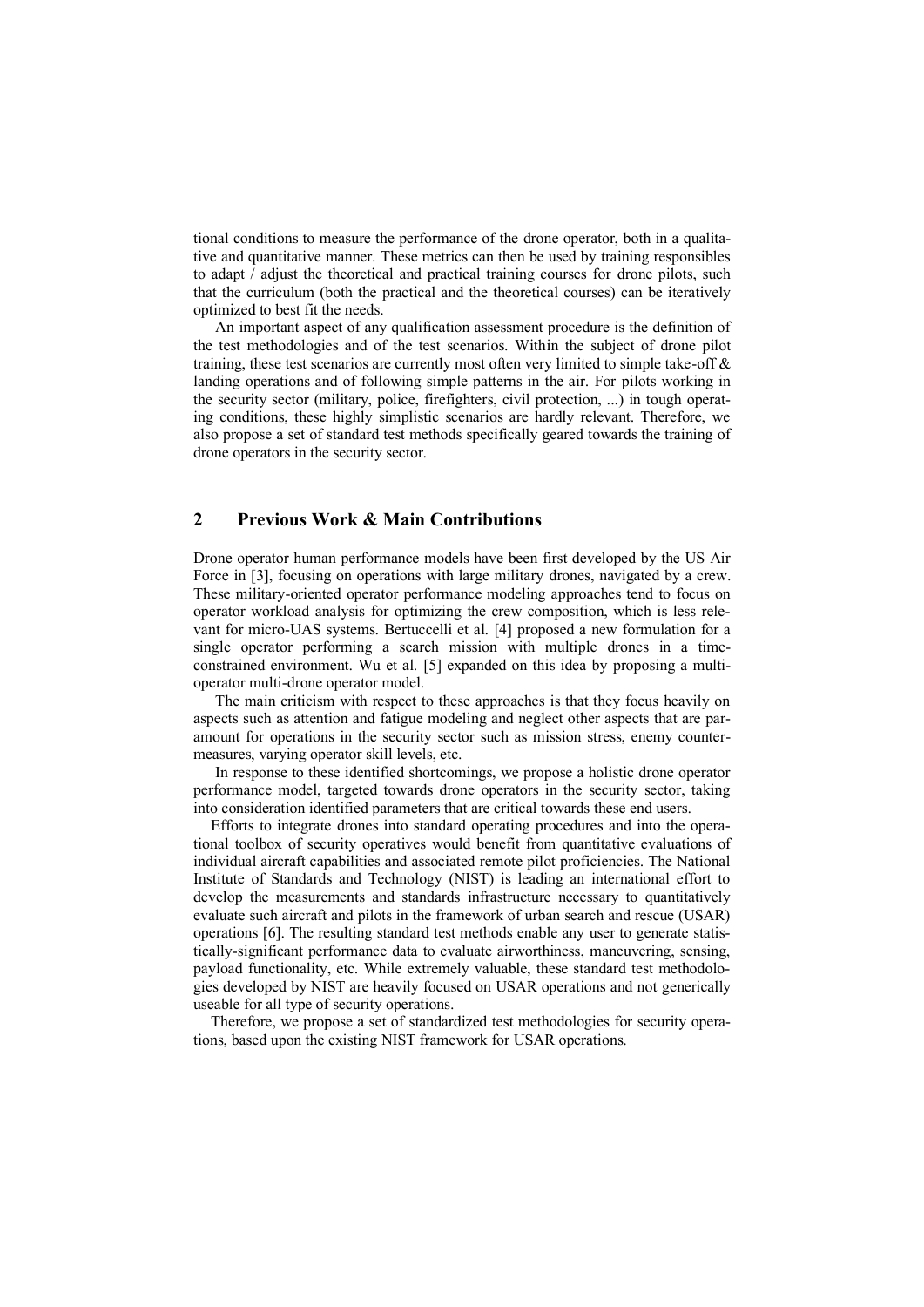# **3 Conceptual overview of the methodology**

In order to assess the relationship between human factors and the human operator performance, we followed a user-centered design [7] to come to the methodology which is graphically depicted on Figure 1 and which can be summarized as follows:

1. Identify which human factors could potentially impact the performance of drone pilots, via a set of interviews with experienced drone operators. From this set of interviews, the following human factors were discerned as most important:

**Table 1.** Most important human factors impacting drone operator performance.

| Human Factor                                           | Importance level |
|--------------------------------------------------------|------------------|
|                                                        | $(0-100\%)$      |
| <b>Task Difficulty</b>                                 | 89%              |
| Pilot Position                                         | 83%              |
| Pilot Stress                                           | 83%              |
| Pilot Fatigue                                          | 83%              |
| Pressure                                               | 83%              |
| Pilot subjected to water or humidity                   | 83%              |
| Pilot subjected to temperature changes                 | 78%              |
| Information location $\&$ organization $\&$ formatting | 78%              |
| & brightness of the controller display                 |                  |
| <b>Task Complexity</b>                                 | 78%              |
| <b>Task Duration</b>                                   | 78%              |
| Pilot subjected to low quality breathing air           | 72%              |
| Pilot subjected to small body clearance                | 72%              |
| Ease-of-use of the controller                          | 72%              |
| Pilot subjected to noise / dust / vibrations           | 67%              |
| Task Type                                              | 67%              |

It should be noticed that these scores were given by expert operatives. We inquired for many more potentially influencing factors and some (e.g. distraction) scored suspiciously low, so they did not make it to the list of important factors of Table 1. Notwithstanding this, we also test against these factors in the evaluation process.

Each of these identified parameters is re-identified with the test subjects (drone pilots) during an intake questionnaire to assess the state of the pilot when she or he starts the simulation exercise.

2. Identify which operational scenarios and environmental conditions could potentially impact the performance of drone pilots, via a set of interviews with experienced drone operators working in the security sector. From this set of interviews, a set of standard operational scenarios were compiled that cater to the needs of as many end-users (drone operatives in the security sector) as possible. These scenarios consider complex target observation & identification missions in urban and rural environments.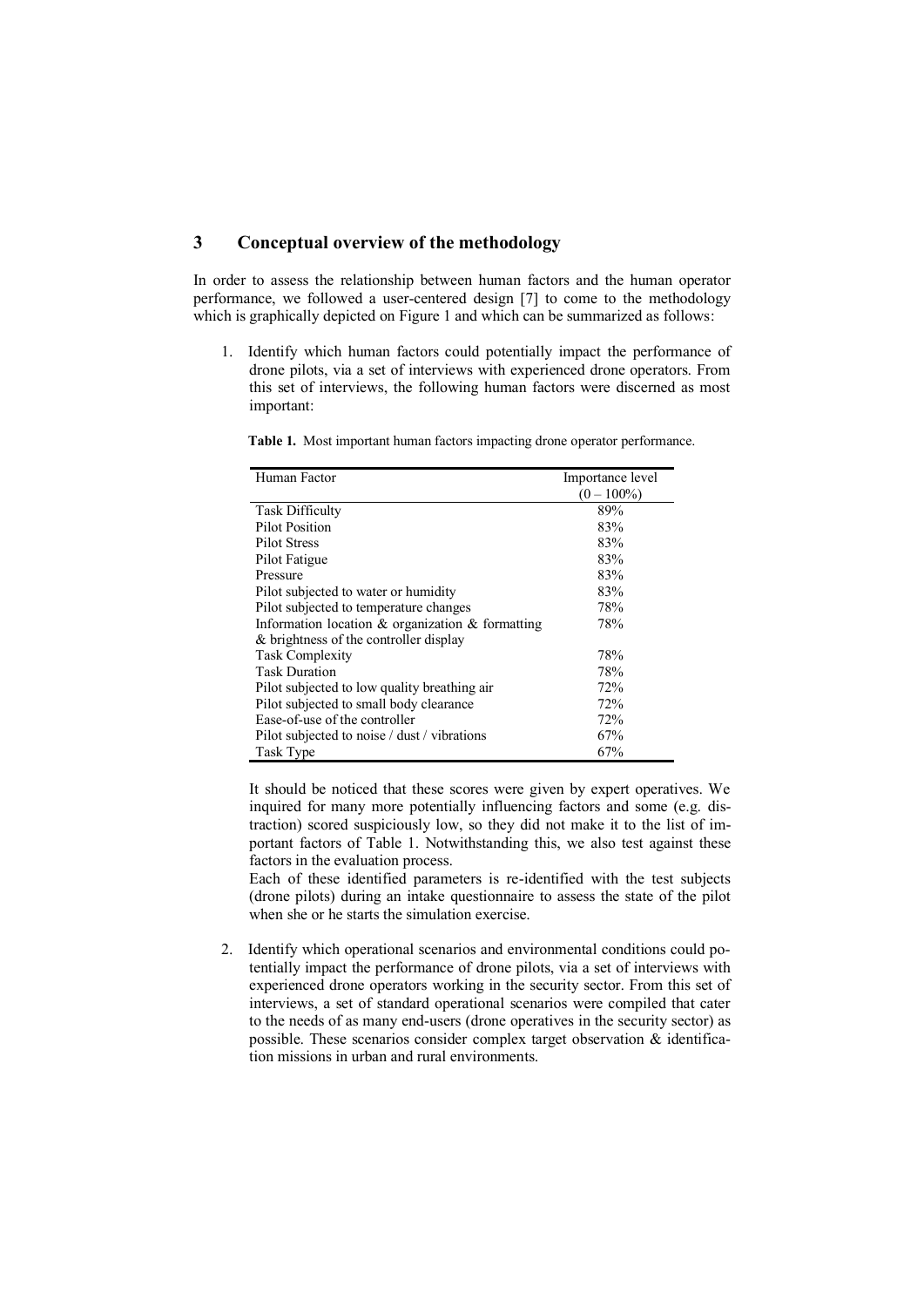

**Fig. 1.** Schematic overview of the test procedure where the pilots are subjected to. After taking an intake survey, the pilots have to perform a complex mission in a simulation environment. While doing this, their performance parameters and physiological state are measured. After completing the mission, they perform an outtake survey.

3. Development of a simulation environment for complex drone operations. Driven by the innovation in the field of game development and the increasing graphical processing power of computers, current simulator engines provide a very realistic environmental representation, and the integration with virtual and augmented reality systems allows to increase the level of realism even further. All this means that the visual quality provided by the existing engines is generally very high. However, they also have some important disadvantages, as most existing simulator engines are closed solutions and thus provide no possibility to integrate added functionalities. Therefore, we use the Microsoft AirSim simulation engine [8], which is an open-source simulator for RPAS built on the Unreal Engine. This simulation environment is completely open and customizable, which enables us to incorporate the standard test scenarios, multiple customizable drones and to quantitatively measure the performance of the pilots on-line while executing the mission. Next to this interoceptive sensing of the human physiological state, we also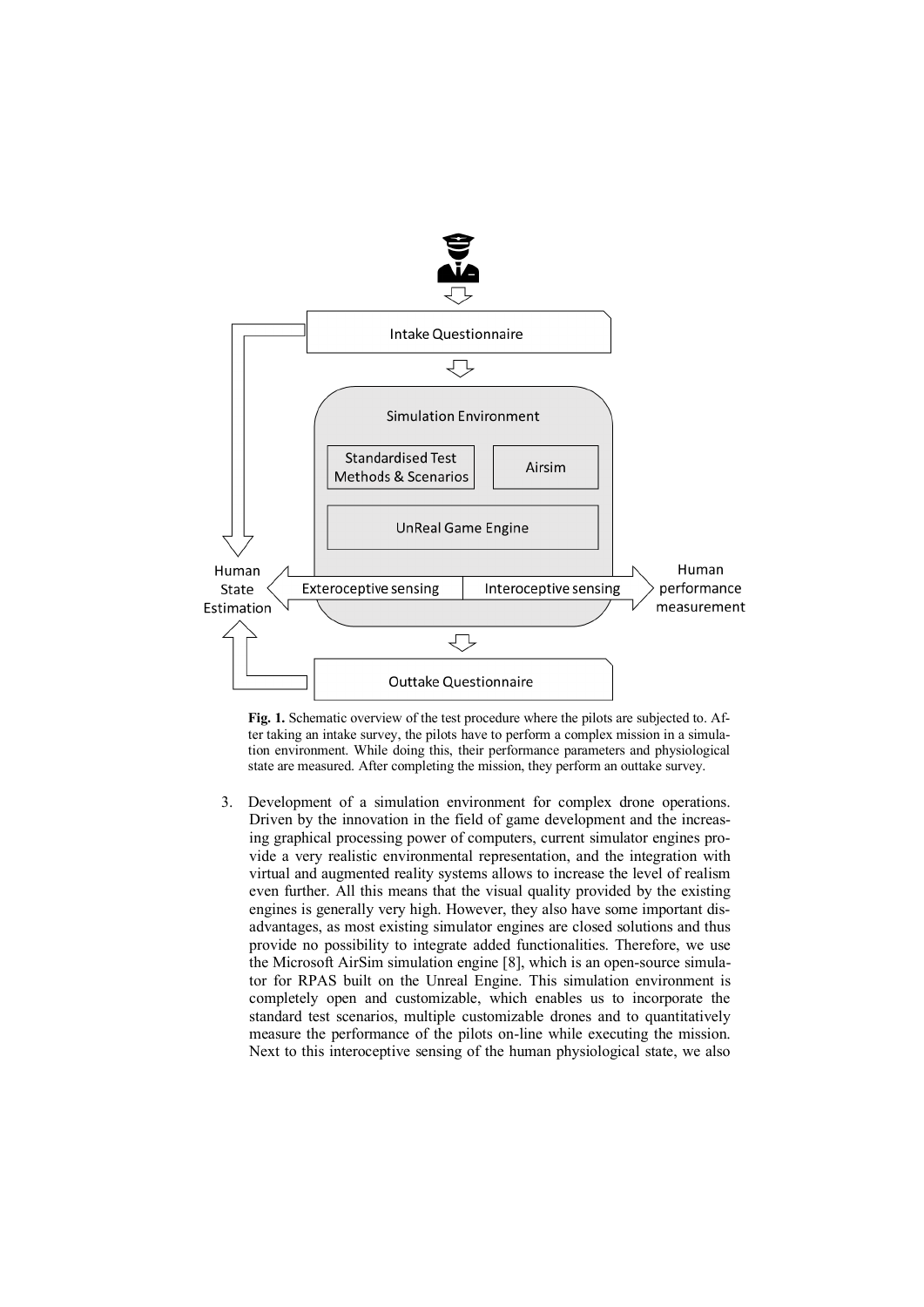plan to use (in a later stage) exteroceptive sensing of the human physiological state by a camera system targeted at the pilot, estimating fatigue etc.

We make use of a human-machine interface with a curved monitor, and not of a virtual reality interface, as may be expected. While the simulation engine supports virtual reality and we have the equipment available, we have especially opted for not making use of a virtual reality interface for two reasons:

- 1. We want to avoid measuring the side-effects of virtual embodiment, where some pilots may be subject to.
- 2. Virtual reality would obstruct the use of exteroceptive sensing tools for measuring the physiological state of the pilot during the test.

At this moment, we work on two scenarios within the simulation:

- Stealthy detection and observation of enemy forces in a rural environment
- Management of a hostage situation in an urban environment

In each of these scenarios, the pilots are confronted with large-scale dynamic environments, changing weather conditions and time pressure in order to deliver quality data in a minimal amount of time, which are all factors that can induce human errors that can dramatically impact the performance.

- 4. After completing the mission, the test subjects will be asked to fill in another questionnaire in order to assess their physiological state, as well as to assess any differences with respect to the moment of performing the intake survey.
- 5. At the end of this procedure, this means that we have the following data at our disposal:
	- a. Human factors & human physiological state prior to beginning the mission (through the intake questionnaire)
	- b. Human factors & human physiological state during the mission (through the exteroceptive sensing, though this is still under development)
	- c. Human factors & human physiological state after completing the mission (through the outtake questionnaire)
	- d. Human performance data as quantitatively measured using the simulation engine (interoceptive sensing), which is directly usable for pilot performance assessment.

Given enough test subjects, this enables us to set up a mathematical model between on one hand the human factors and the human physiological state and on the other hand the human performance. This model enables us to predict human performance given a certain input state.

In the next section, we will explain how such a model can also be effectively used in the drone pilot accreditation process and the drone certification process.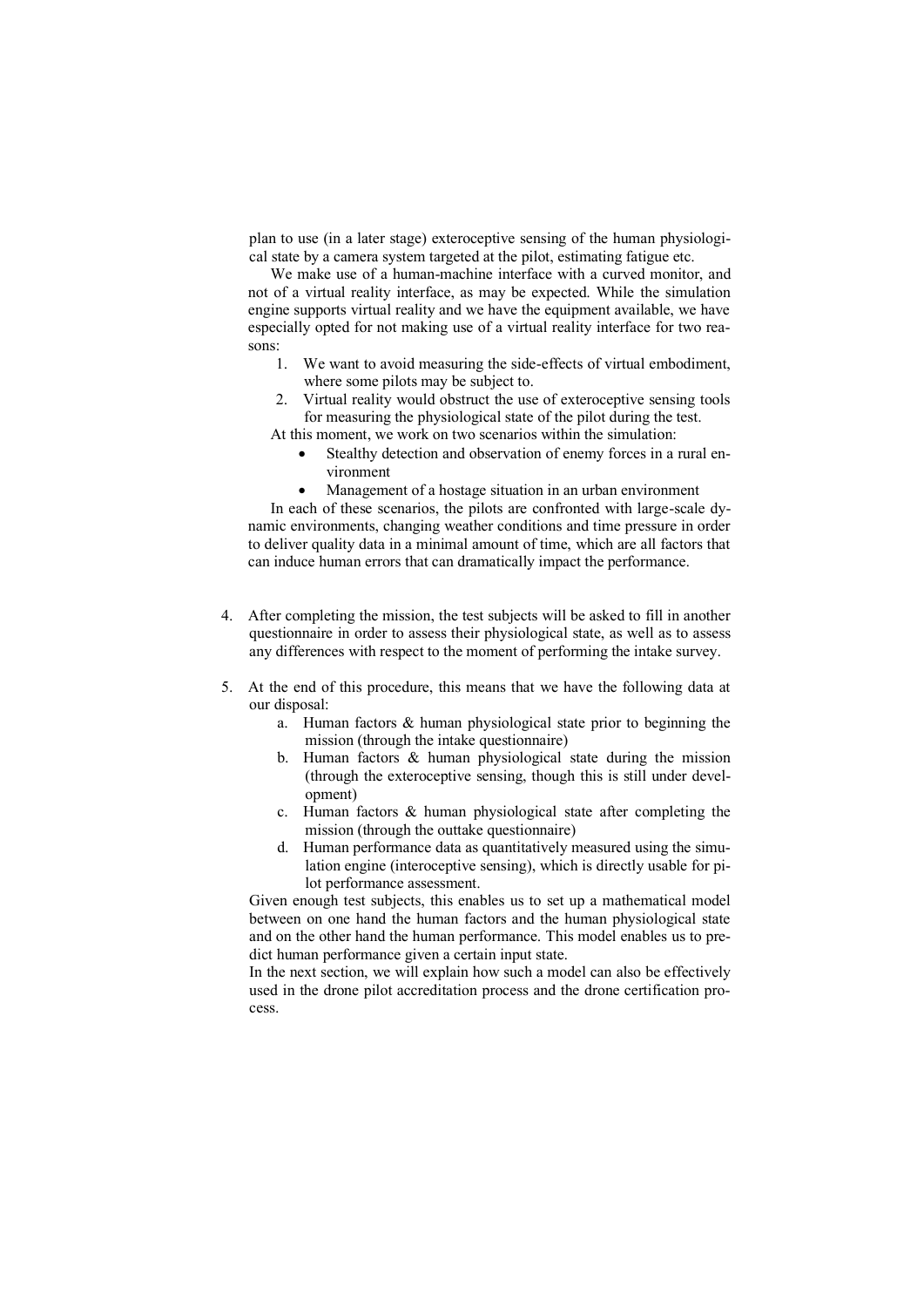# **4 Incorporation of the human performance model in the drone and drone pilot accreditation process**

In manned aviation, there exist extremely strict procedures for pilot accreditation and aircraft airworthiness certification. For small unmanned aircraft, however, the rules are less tight and also less harmonized globally. In the European Union, a risk-based approach [9] is followed, where tighter and tighter rules are imposed (both for the pilot license as for the aircraft airworthiness assessment) with increasing risk associated to the drone operation to be performed. A crucial point is thus to assess the risk to a drone operation, which is dependent of the scenarios that are going to be performed and that are written down in the operational handbook. Therefore, a set of standard scenarios are defined and in order to get a permission to fly, the performance of drone pilots and drones for a specific scenario needs to be assessed. This concept of operation for the accreditation has two pitfalls that our work tries to address:

- 1. **The drone pilot accreditation process** happens once, once a year or once every few years. However, we know that a varying physiological state of the pilot on the date of the flight may impact the performance drastically. Using our human performance model, we can predict – given a certain physiological input state – what would be the flight performance of the human operator. As such, a much more fine-grained case-based accreditation is possible, which is specifically useful for stressful operations, such as is often the case in the security sector.
- 2. **The drone accreditation process** is not pilot-agnostic. Indeed, when a new drone is tested in a real or simulation environment, it is controlled by a human pilot. Each pilot is of course different and the performance of each pilot will differ, which will have its impact on the evaluation of the drone under investigation. Using our human performance model, we can create a generic computer pilot that is able to perform a flight operation to test a drone system without any influence of a human pilot. This would provide a much fairer assessment for the accreditation of drones and a valuable extra metric to be taken into consideration for the airworthiness assessment.

# **5 Conclusions & Future Work**

In this paper, we have presented a methodology for the qualitative and quantitative assessment of drone pilots, which can then be used as a tool for improving the training curriculum for these drone pilots. The methodology is based upon a virtual training environment and a set of standard test methods. Importantly, the proposed methodology also enables the development of a human performance model, interlinking the human factors and physiological state on one hand and the human performance on the other hand. This is a crucial tool, as it would not only teach us the relationship between these parameters, but it would in a later stage also support completely pilotagnostic qualitative [10] and quantitative [11] evaluation of drones and drone pilots.